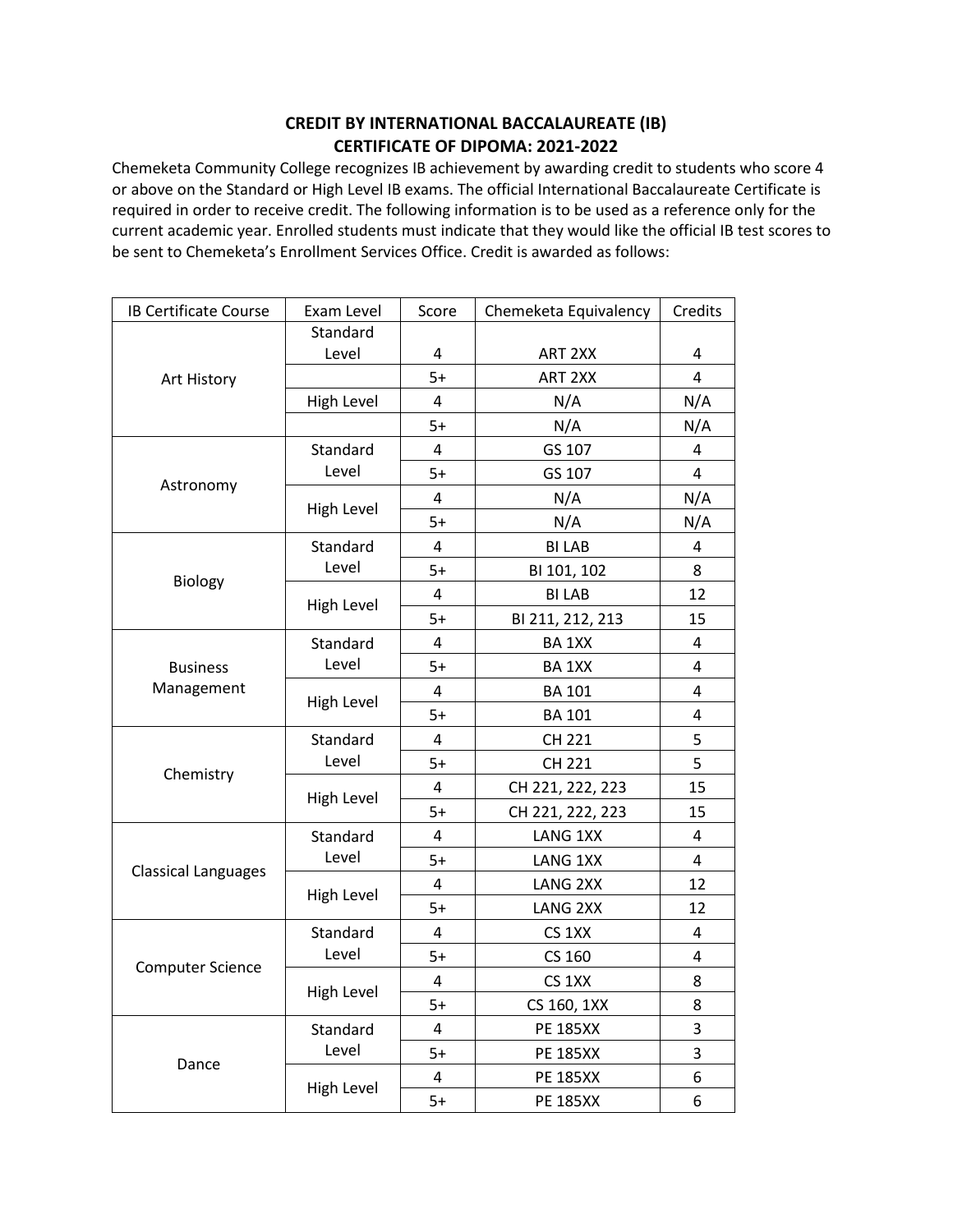| Design Technology                        | Standard<br>Level | 4    | LDE 1XX              | 4   |
|------------------------------------------|-------------------|------|----------------------|-----|
|                                          |                   | $5+$ | LDE 1XX              | 4   |
|                                          | High Level        | 4    | LDE 1XX              | 4   |
|                                          |                   | $5+$ | LDE 1XX              | 4   |
|                                          | Standard          | 4    | EC <sub>2XX</sub>    | 4   |
|                                          | Level             | $5+$ | EC <sub>2XX</sub>    | 4   |
| Economics                                | High Level        | 4    | EC 200, 2XX          | 8   |
|                                          |                   | $5+$ | EC 200, 2XX          | 8   |
|                                          | Standard          | 4    | <b>BI 101</b>        | 4   |
| Environmental                            | Level             | $5+$ | <b>BI 131</b>        | 4   |
| Systems &                                |                   | 4    | N/A                  | N/A |
| Societies                                | High Level        | $5+$ | N/A                  | N/A |
|                                          | Standard          | 4    | FA 255               | 4   |
|                                          | Level             | $5+$ | FA 255               | 4   |
| Film                                     |                   | 4    | FA 255, 2XX          | 8   |
|                                          | High Level        | $5+$ | FA 255, 256          | 8   |
|                                          | Standard          | 4    | GEG 1XX              | 4   |
|                                          | Level             | $5+$ | GEG 1XX              | 4   |
| Geography                                |                   | 4    | GEG 1XX              | 8   |
|                                          | High Level        | $5+$ | GEG 1XX              | 8   |
|                                          | Standard<br>Level | 4    | PS 2XX               | 4   |
|                                          |                   | $5+$ | PS 205               | 4   |
| <b>Global Politics</b>                   | High Level        | 4    | PS 2XX               | 8   |
|                                          |                   | $5+$ | PS 205, 2XX          | 8   |
|                                          | Standard<br>Level | 4    | <b>HST 104</b>       | 4   |
|                                          |                   | $5+$ | <b>HST 104</b>       | 4   |
| History                                  |                   | 4    | HST 104, 105         | 8   |
|                                          | High Level        | $5+$ | HST 104, 105         | 8   |
|                                          | Standard          | 4    | CIS 1XX              | 4   |
| Information                              | Level             | $5+$ | CIS 1XX              | 4   |
| Technology in a<br><b>Global Society</b> |                   | 4    | CIS 1XX              | 8   |
|                                          | High Level        | $5+$ | CIS 1XX              | 8   |
|                                          | Standard          | 4    | <b>ENG 100</b>       | 4   |
| Language & Literature                    | Level             | $5+$ | <b>ENG 100</b>       | 4   |
| (English)                                | High Level        | 4    | WR 121, ENG 100, 1XX | 12  |
|                                          |                   | $5+$ | WR 121, ENG 100, 1XX | 12  |
|                                          | Standard<br>Level | 4    | <b>ENG 100</b>       | 4   |
| Literature                               |                   | $5+$ | <b>ENG 100</b>       | 4   |
| (English)                                | High Level        | 4    | WR 115, ENG 100, 108 | 12  |
|                                          |                   | $5+$ | WR 115, ENG 100, 108 | 12  |
|                                          |                   |      |                      |     |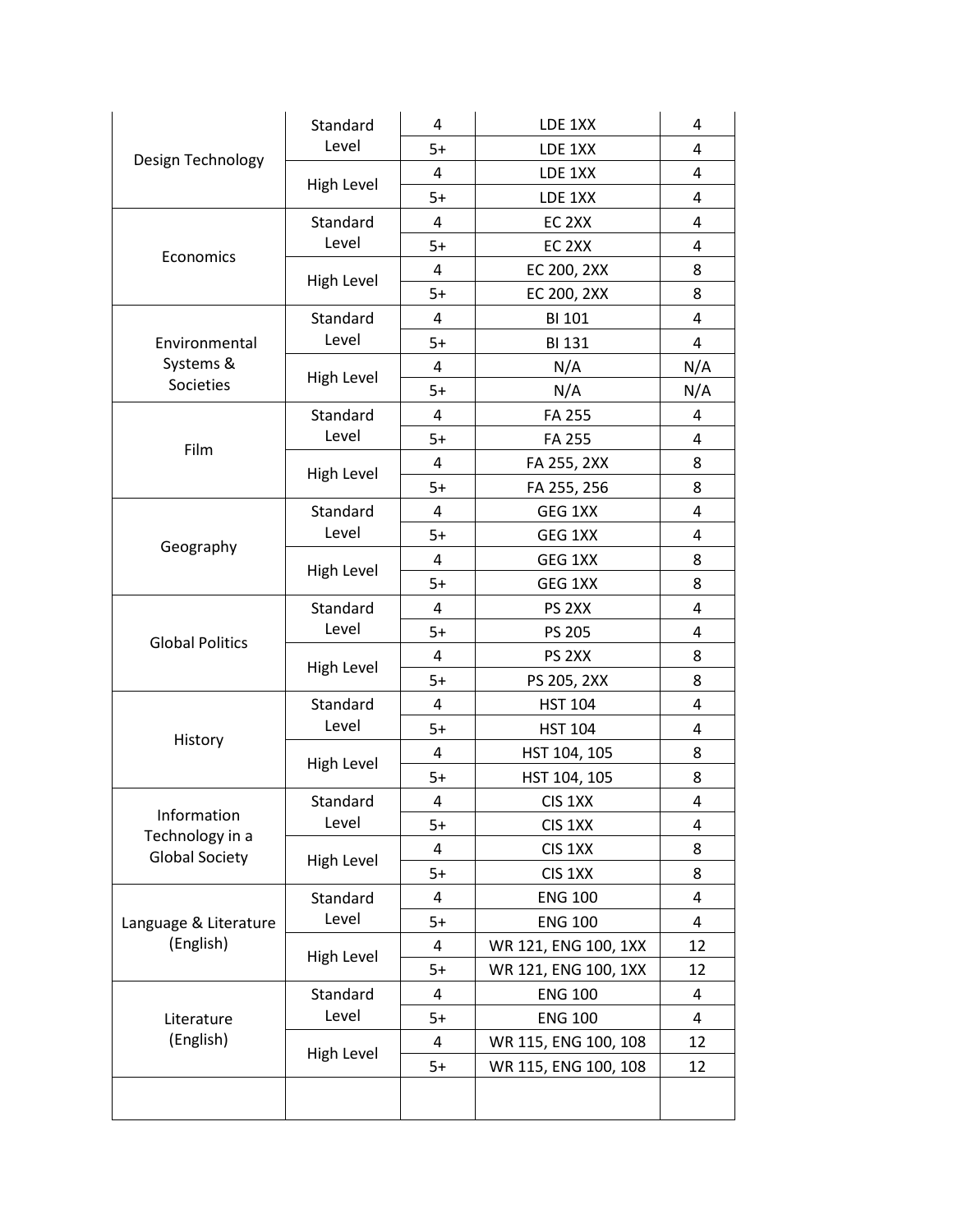| Literature &<br>Performance<br>(English) | Standard<br>Level | 4    | <b>ENG 105</b>          | 4   |
|------------------------------------------|-------------------|------|-------------------------|-----|
|                                          |                   | $5+$ | <b>ENG 105</b>          | 4   |
|                                          |                   | 4    | N/A                     | N/A |
|                                          | High Level        | $5+$ | N/A                     | N/A |
| Literature*<br>(Not English)             | Standard          | 4    | LANG 1XX                | 4   |
|                                          | Level             | $5+$ | LANG 1XX                | 4   |
|                                          | High Level        | 4    | LANG 2XX                | 12  |
|                                          |                   | $5+$ | LANG 2XX                | 12  |
|                                          | Standard<br>Level | 4    | LANG 1XX                | 4   |
| Language &<br>Literature*                |                   | $5+$ | LANG 1XX                | 4   |
| (Not English)                            |                   | 4    | LANG 2XX                | 12  |
|                                          | High Level        | $5+$ | LANG 2XX                | 12  |
|                                          | Standard          | 4    | LANG 1XX                | 4   |
| Literature &<br>Performance*             | Level             | $5+$ | <b>LANG 1XX</b>         | 4   |
| (Not English)                            |                   | 4    | N/A                     | N/A |
|                                          | High Level        | $5+$ | N/A                     | N/A |
|                                          |                   |      | 103 in Languge          |     |
|                                          | Standard<br>Level | 4    | LANG 1XX if not offered | 4   |
|                                          |                   |      | 103 in Languge          |     |
|                                          |                   | $5+$ | LANG 1XX if not offered | 4   |
| Language B*                              | High Level        |      | 201, 202, 203 in        |     |
|                                          |                   |      | Language                |     |
|                                          |                   | 4    | LANG 2XX if not offered | 12  |
|                                          |                   |      | 201, 202, 203 in        |     |
|                                          |                   |      | Language                |     |
|                                          |                   | $5+$ | LANG 2XX if not offered | 12  |
|                                          | Standard          | 4    | <b>BI 143</b>           | 4   |
| <b>Marine Science</b>                    | Level             | $5+$ | <b>BI 143</b>           | 4   |
|                                          | High Level        | 4    | N/A                     | N/A |
|                                          |                   | $5+$ | N/A                     | N/A |
|                                          | Standard          | 4    | <b>MTH 105</b>          | 4   |
| <b>Math Studies</b>                      | Level             | $5+$ | <b>MTH 105</b>          | 4   |
|                                          | High Level        | 4    | N/A                     | N/A |
|                                          |                   | $5+$ | N/A                     | N/A |
|                                          | Standard          | 4    | MTH 111                 | 5   |
| Mathematics                              | Level             | $5+$ | MTH 111                 | 5   |
|                                          | High Level        | 4    | MTH 112, 251            | 10  |
|                                          |                   | $5+$ | MTH 112, 251            | 10  |
|                                          | Standard          | 4    | N/A                     | N/A |
| <b>Further Math</b>                      | Level             | $5+$ | N/A                     | N/A |
|                                          | High Level        | 4    | MTH 251, 252            | 10  |
|                                          |                   | $5+$ | MTH 251, 252, 253       | 15  |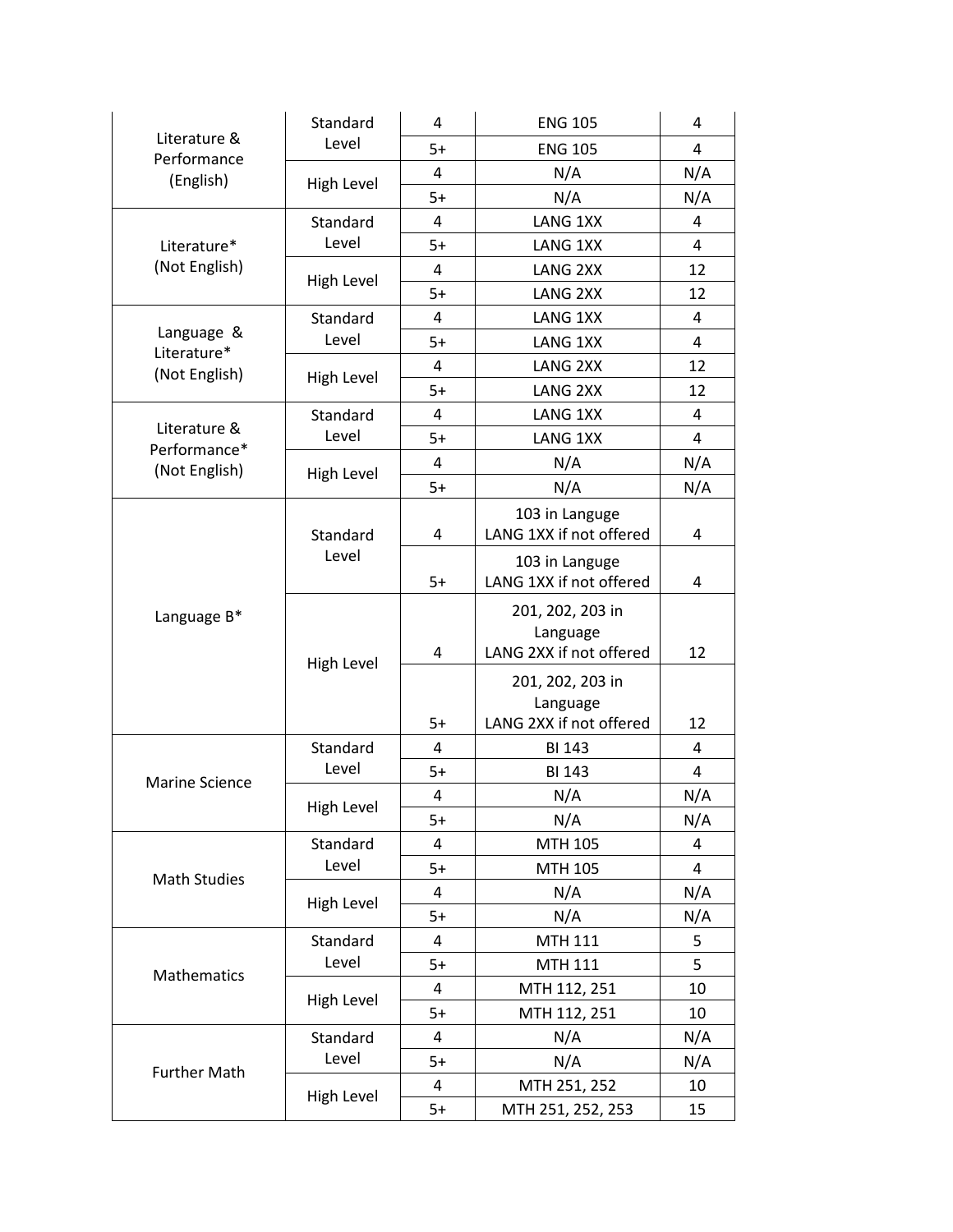| Mathematics:<br>Applications &<br>Interpretation | Standard<br>Level | 4    | <b>MTH 105</b>    | 4  |
|--------------------------------------------------|-------------------|------|-------------------|----|
|                                                  |                   | $5+$ | MTH 105, 111      | 9  |
|                                                  | High Level        | 4    | MTH 105, 111, 243 | 13 |
|                                                  |                   | $5+$ | MTH 105, 111, 243 | 13 |
| Mathematics:                                     | Standard          | 4    | MTH 111, 112      | 10 |
|                                                  | Level             | $5+$ | MTH 111, 112      | 10 |
| Analysis &<br>Approaches                         | High Level        | 4    | MTH 112, 243, 251 | 14 |
|                                                  |                   | $5+$ | MTH 112, 243, 251 | 14 |
|                                                  | Standard          | 4    | <b>MUS 161</b>    | 3  |
| Music                                            | Level             | $5+$ | <b>MUS 161</b>    | 3  |
| (Solo, Group, OR<br>Composition)                 |                   | 4    | MUS 161, 1XX      | 6  |
|                                                  | <b>High Level</b> | $5+$ | MUS 161, 1XX      | 6  |
|                                                  | Standard          | 4    | <b>PHL 201</b>    | 4  |
|                                                  | Level             | $5+$ | <b>PHL 201</b>    | 4  |
| Philosophy                                       |                   | 4    | PHL 201, 2XX      | 8  |
|                                                  | High Level        | $5+$ | PHL 201, 2XX      | 8  |
|                                                  | Standard          | 4    | GS 104            | 4  |
|                                                  | Level             | $5+$ | PH 201            | 5  |
| Physics                                          |                   | 4    | GS 104            | 4  |
|                                                  | High Level        | $5+$ | PH 201, 202, 203  | 15 |
|                                                  | Standard          | 4    | <b>PSY 201</b>    | 4  |
|                                                  | Level             | $5+$ | <b>PSY 201</b>    | 4  |
| Psychology                                       | High Level        | 4    | PSY 201, 202      | 8  |
|                                                  |                   | $5+$ | PSY 201, 202      | 8  |
|                                                  | Standard<br>Level | 4    | ATH 1XX           | 4  |
| Social & Cultural                                |                   | $5+$ | ATH 103           | 4  |
| Anthropology                                     |                   | 4    | ATH 2XX           | 4  |
|                                                  | High Level        | $5+$ | ATH 2XX           | 4  |
|                                                  | Standard          | 4    | <b>HPE 295</b>    | 3  |
| Sports, Exercise                                 | Level             | $5+$ | <b>HPE 295</b>    | 3  |
| & Health Science                                 | High Level        | 4    | HPE 295, HE 204   | 6  |
|                                                  |                   | $5+$ | HPE 295, HE 204   | 6  |
|                                                  | Standard          | 4    | TA 1XX            | 4  |
|                                                  | Level             | $5+$ | TA 1XX            | 4  |
| Theatre                                          | High Level        | 4    | TA 1XX            | 4  |
|                                                  |                   | $5+$ | TA 1XX            | 4  |
|                                                  | Standard          | 4    | ART 1XX           | 4  |
|                                                  | Level             | $5+$ | <b>ART 101</b>    | 4  |
| <b>Visual Arts</b>                               |                   | 4    | ART 1XX           | 8  |
|                                                  | High Level        | $5+$ | ART 101, 1XX      | 8  |
|                                                  |                   |      |                   |    |
|                                                  |                   |      |                   |    |